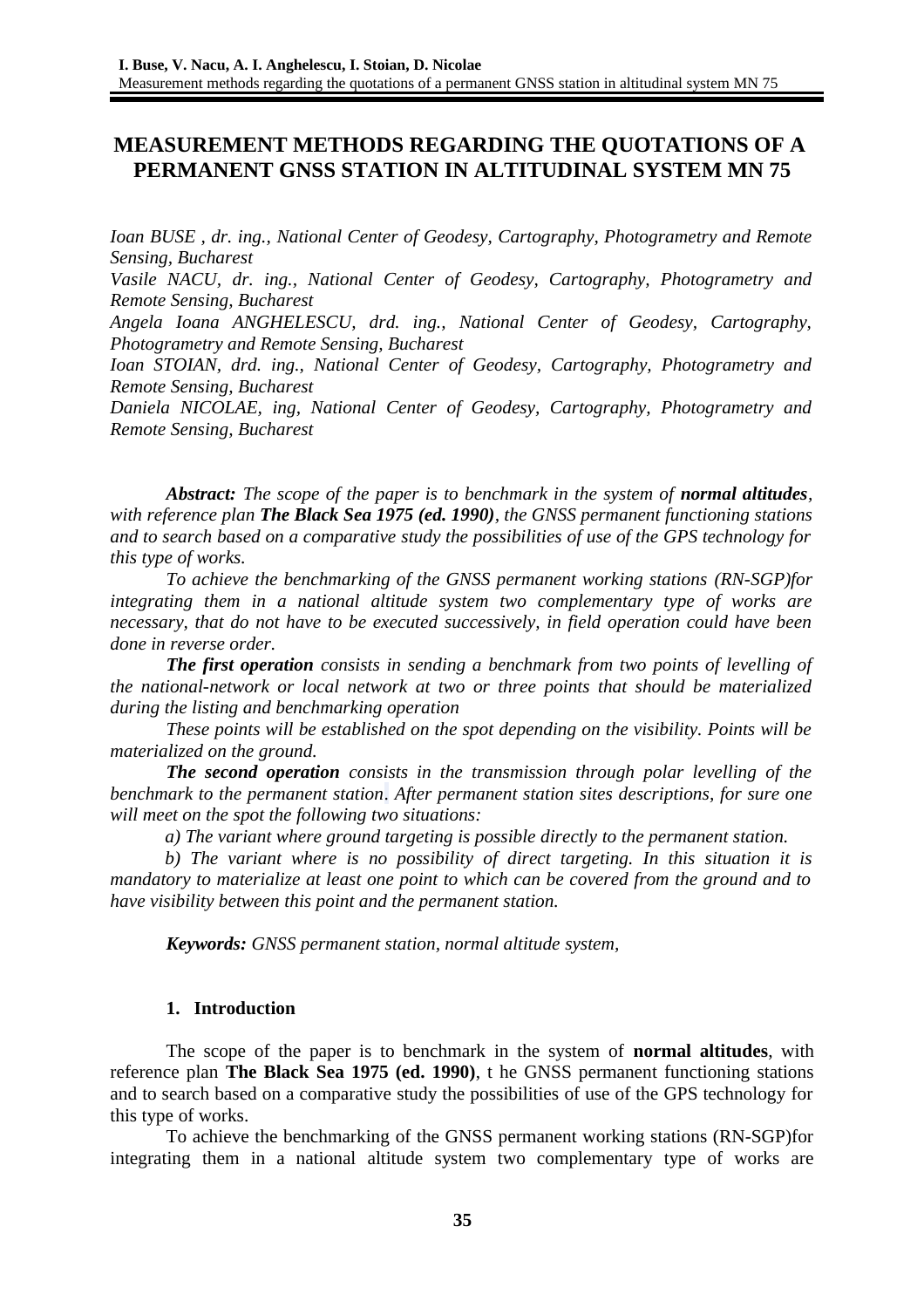necessary, that do not have to be executed successively, in field operation could have been done in reverse order.

**The first operation** consists in sending a benchmark from two points of levelling of the national-network or local network at two or three points that should be materialized during the listing and benchmarking operation

These points will be established on the spot depending on the visibility. Points will be materialized on the ground.

**The second operation** consists in the transmission through polar levelling of the benchmark to the permanent station. After permanent station sites descriptions, for sure one will meet on the spot the following two situations:

a) The variant where ground targeting is possible directly to the permanent station.

b) The variant where is no possibility of direct targeting. In this situation it is mandatory to materialize at least one point to which can be covered from the ground and to have visibility between this point and the permanent station.

 The 49 stations from *RN–SGP* installed until now, are provided with GNSS equipment produced by *Ashtech, Leica and Topcon*, the types of antennas are *Ashtech ASH701945B\_M, Leica AT504, Leica AT504 GG, Leica AX1202* or *Topcon CR-G3,*with standardized dimensions and performing.

 To achieve this work, starting from the need to achieve a precision of +/- 30mm for antennas marking, a manufacturing project was made in the CNGCFT level, describing to the manner of implementation, of technical, human and material means necessary and of the work stages.

 The listing SGP antennas has been agreed to be achieve by the short distance polar levelment, less than 200m in this case, done in two or three points materialized on the ground with metal stakes (witness) placed in positions from which to see the antenna , stakes that were benchmarked by geometric levelling precision through levelling lines scored in geometrical landmark of orders I-IV.

 In parallel to classical methodology, and with GPS technology on one of the stakes, usually noted on the number 1, aiming to establish under what conditions of accuracy one can determine the difference in level and benchmark at the reference point of the antenna (ARP) of the permanent station compared with the classical method.

# **2. Field operations**

#### **2.1. Land recognition**

Based on inventories of benchmarks required by the National Geodetic Fund (FNG), in field were recognized the pikes of geometrical, approx. 4-5 points at each GSP, regardless of the order of lines in which are included, but subject to the condition of being as easily accessible and to be at a smaller distance from the permanent station.

 One can understand that due to the large percent of destruction of the pikes, that means marks of type A and B, RNG, type IV terminals, etc., from the lines of geometrical levelment, this goal was not always respected and in extreme cases where all the steaks were destroyed instead were used buried steaks, type RNA IGFCOT (Steak of Depth Levelment) or ground steaks type I-III, DTM or IGFCOT, from which to mark the witness pikes..

 Starting with the measurements of stage IV it was decided that where the steaks of geometric leveling are situated at about 1-1.2 km and they are suitable to be stationed with GPS technology and if the distance is greater, to be stationed in SGP marker for surveying and two receivers to be placed on the points listed to ensure a geometry in order to study the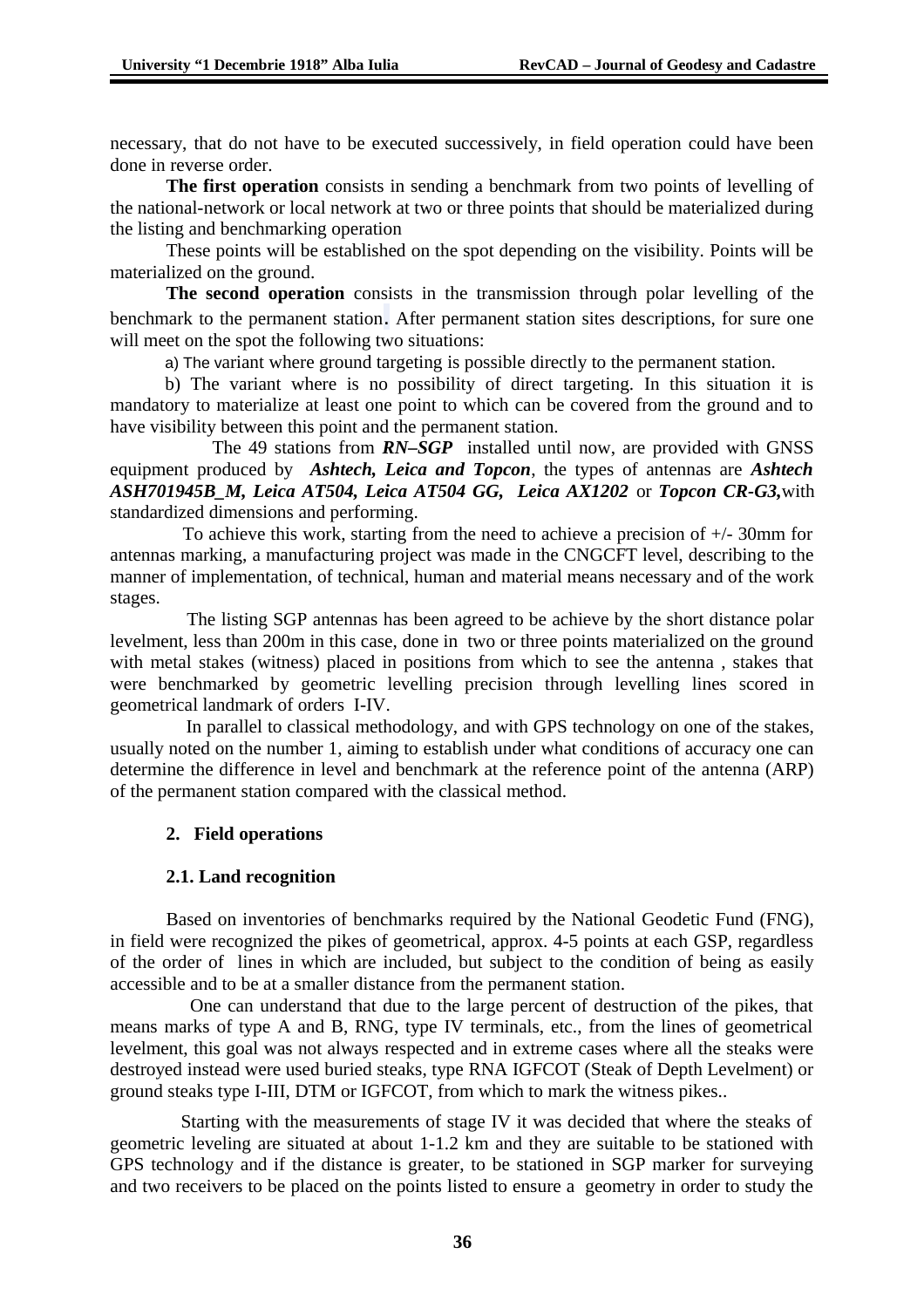degree of accuracy and distance until you can provide an accuracy comparable to that imposed on those works or similar ones.

 During the recognition of the work, there have been done descriptions of sites for witness stakes planted, and their picture, a picture of the stake and four pictures on the cardinal direction points (obstructions) for each of them.

In the file created for each GSP was prepared a "Draft of planting" on which was set the

Final position of the network consisting of witness stakes and marks of geometric levelling of the antenna that was quoted.

# 2.2. **Geometric levelling**

 After carrying out the reconnaissance work, depending on the geometrical levelling pikes of Ord-IV lines identified in the field and through the materialisation of witness metal stakes that were rated for the GSP-sized antennas, one has switched to the execution of precision geometric levelling for their listing.

 Surveying measurements were made as the methodology, in terms of geometrical levelling of ord.II, in which differences in level of 4 values are obtained, two on each direction, and has-been imposed a tolerance of *+/-2mm Lkm* .

 The surveying team, used a spirit level *Zeiss Ni002*, with a 3m Invar, with dual scale and measurements were made with equal portions of up to 35m, corresponding to its levelling of ord. 0.

 Observations were recorded in specific books for levelling precision, two surveying books for each section (one on each direction), books that were made to field calculations, checking compliance with tolerance and calculating the differences in average level , lengths of sections, the tolerance level and the difference between difference of level to and fro.

 Depending on the number of benchmarks found and their distance from the SGP, rating was performed by suspended road windings by closed (polygon) road windings, taking all the measures for the results to be entered in order of their levelling executed tolerance and the order of the line which were part the used pikes .

To determine the differences of height, telescope axis of the targeting instrument from the point marked on the ground, is measured by surveying levelling poles with invar band.

# **2.3. Trigonometrical levelling**

As in very rare situations, you can transmit the ARP's benchmark by the polar distance method which is widely accepted for this kind of work, and ensuring accuracy comparable with the method of geometrical levelling of the III ord.  $(+/-10mm\sqrt{Lkm})$  and better for distances up to200m.

 The mode of listing was inspired by listing the descent to the ground triangulation points of city networks, where these are located on the pilasters on tall buildings, but in this situation the zenith observations from witness pegs to the GSP antennas, were not mutual but only from ground to antenna, targeting being executed on a target sights consisting of a collant with a cross with a horizontal wire located at *3 cm* of the base , which was applied on the antenna to its base, on the directions on which could be observed from the control points.

 Accuracy of results is directly influenced especially by the precision with which the device and measured the height of the signal (target elevation) were measured, and the scoring accuracy.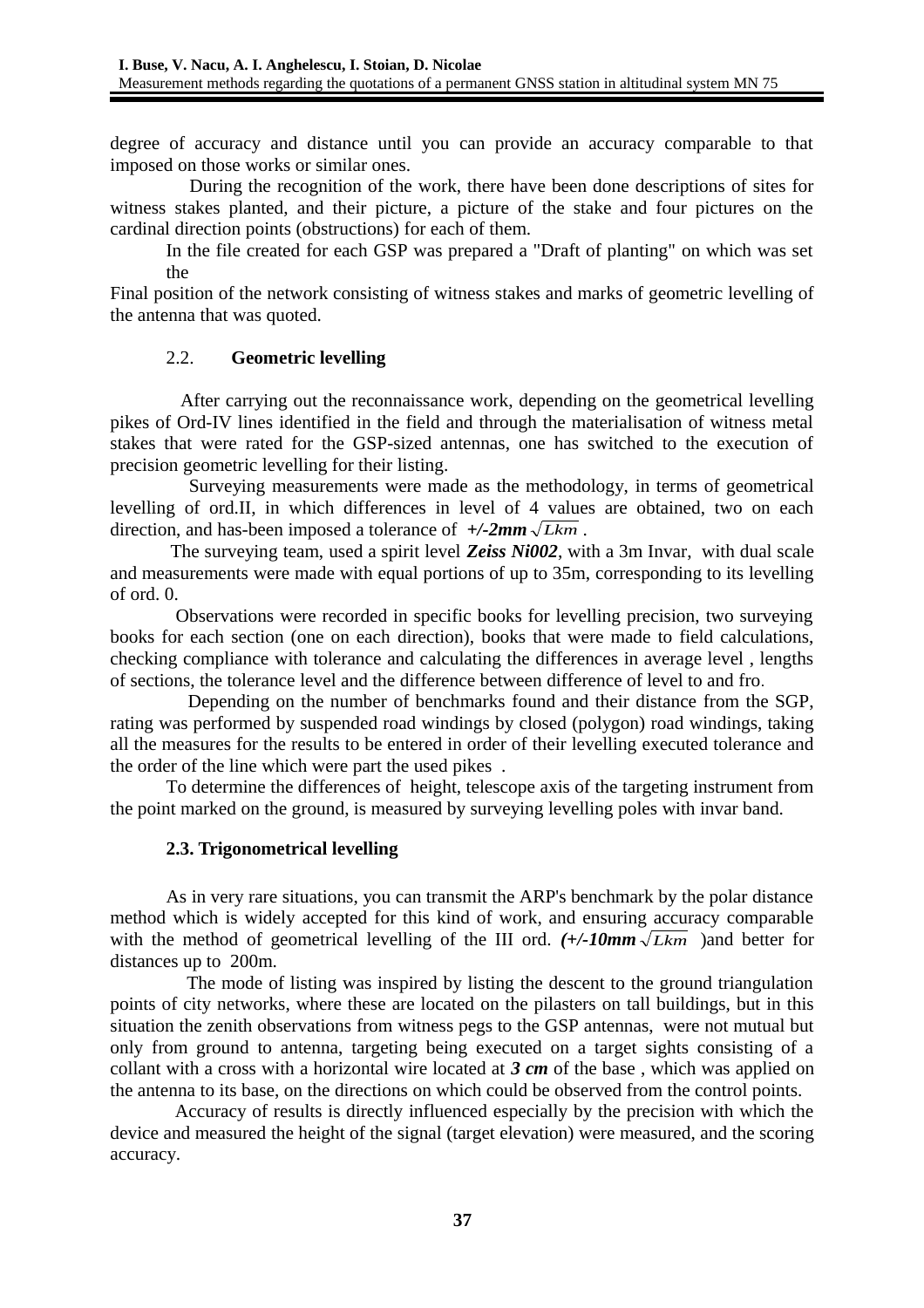The observations have been made with *Leica TCR 1203* observation station, in three levels of height of the apparatus with three pointing in each level, that is that for each station minimum nine values of level difference have been done from the witness metal stake to the *BCR* and to the *ARP* antenna.

 For each GSP was given a notebook in which are registered field observations and calculations for the 9 series of level differences measured in each of the 2 witnesses metal stakes, from which were determined the rates from above.

 The spread of individual values ranged from differences in level has been situated at a minimum of **1.0 mm** in witness pike nr.1 *(SLO1)* and maximum of **5.4 mm** in witness stake nr. 2 *(SLO2)*, by chance both in the levelling network of the antenna of *SGP Slobozia.*

 Regarding the spread of these individually obtained values, very good in principle for this kind of measurements, the spread between the rates transmitted from the antenna of the two witnesses stakes geometrically ranged has varied between **0 mm** at *SGP Lehliu* and **6 mm** at *SGP Buzău*, the general dominant value being **2 mm** at the other stations.

### **2.4. GPS Observations**

In parallel with conventional technology, GPS technology was used by stationing one of pickets, usually the one at No. 1, aiming to determine under what conditions one can accurately determine the difference in level at the antenna reference point ( PRA) of the permanent station compared with the classical method. This action was carried out in parallel with the polar execution control pike No. 2, the period of observation was 2 hours and the equipment used is a kit Trimble 4000 SSE with all the necessary annexes.

 As noted before, close stakes positions were chosen primarily on grounds of being as close and see the antenna's of the SGP and not take into account the obstructions which adversely affect the GPS observations. After the first step it was recommended to choose an area with no obstructions, one would plant even a third metal stake that though it does not see the antenna SGP it should be rated as the others, in order to take out height antenna with most attention and according to the existing form and especially at the beginning and end of observations period.

To study the possibilities of implementing SGP listing with GPS technology in all campaigns of measurements one have materialized one or two stakes at greater distances, up to 1834 km at *SGP Timişoara.*

#### **3. Processing of measurements.**

After field work, geometric and trigonometric levelling observations were calculated in the field books and have made the necessary checks to ensure the quality of observations and also if tolerances were met.

 In the office the calculations were verified and centralized for each SGP, the summary tables in which analysis and calculations have been done.

 Regarding the GPS measurements, after completion of field work phase, the observations were downloaded from the receivers and were centralized on the sessions, the calculations were checked and antenna heights were checked from DGC (Department of Geodesy and Cartography) the observations from each SGP and every session. ID of the witness stakes was derived from the ID of the SGP, one has changed the last letter with the figure 1, 2 or 3, according the stationed pike.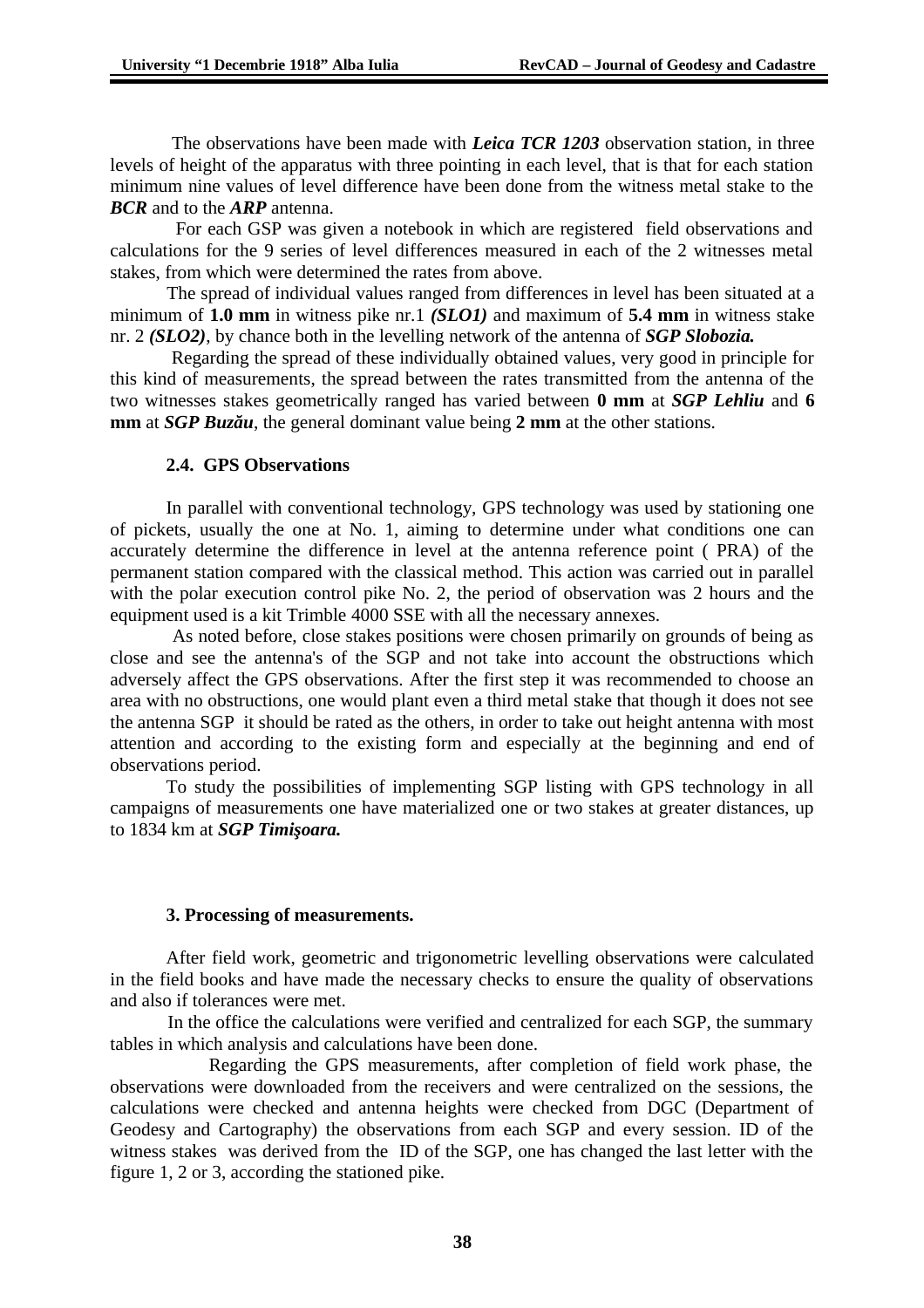Processing of GPS observations were performed with TGO v1.0 software.

Listing of the 49 permanent stations GNSS was performed in 7 stages of measurements, the 8th round is listing of the permanent station GNSS Bucuresti. Since from one stage to another, the system design of routes and the geometric and trigonometric levelling have improved, in the following we shall present the conclusions emerged from measurements of phases IV, V, VI, VII, and the geometric levelling route done in Bucharest, as an Annex. Also, in these latter stages GPS observations were made not only in position 1 where polar measurements were made but also at longer distances.

Some statistics on these measures will cover all stages of measurements.

# **3.1. Comments on the measurements made**

 Based on ellipsoid rates obtained by GPS technology, and shares obtained by the classical technology on peg 1, in the Comparative *Table of obtained SGP levels with levelling differences determined with GPS technology and classic technology*, have been calculated the differences of level at the *ARP* through the two methods, their values being between -*13mm* at *SGP BISTRIŢA NÃSÃUD* antenna and *-15 mm* at *SGP DOROHOI* antenna.

The differences obtained have been calculated between the ARP levels obtained through classic means and through GPS technology, the values of the differences to the distance of about 1km, being between **-7***mm* at **SGP DOROHOI** and *+38 mm* at **SGP DOROHOI** station.

### **3.2. Conclusion**

 The scope of the paper is to benchmark in the system of **normal altitudes**, with reference plan **The Black Sea 1975 (ed. 1990)**,the GNSS permanent functioning stations and to search based on a comparative study the possibilities of use of the GPS technology for this type of works.

 The results obtained with the two technologies, classic and GPS, with small exceptions, are very good, the differences between the levels determined with the classic technology , as a reference and the levels obtained with the GPS technology for the GNSS permanent stations for the 4 stages of measurements, are very good and demonstrated by the fact that the maximum value in absolute value is*–15mm* and thus not exceeding the tolerance demanded by the beneficiary, which is *+/-30mm*. Starting and analysis of the data obtained at this stage, statistically, in the following table are going to be presented in percentage, the differences obtained through the two technologies, in stage VII.

| Tapie 1      |                |            |                |  |  |  |  |
|--------------|----------------|------------|----------------|--|--|--|--|
| Nr.          | <b>Spacing</b> | No. of SGP | <b>Percent</b> |  |  |  |  |
|              | $0-5mm$        |            | 20%            |  |  |  |  |
|              | $5-10$ mm      |            | 40%            |  |  |  |  |
|              | 10-15mm        |            | 40%            |  |  |  |  |
|              | 15-30mm        |            |                |  |  |  |  |
|              | 30-35mm        |            |                |  |  |  |  |
| <b>Total</b> |                |            | 100%           |  |  |  |  |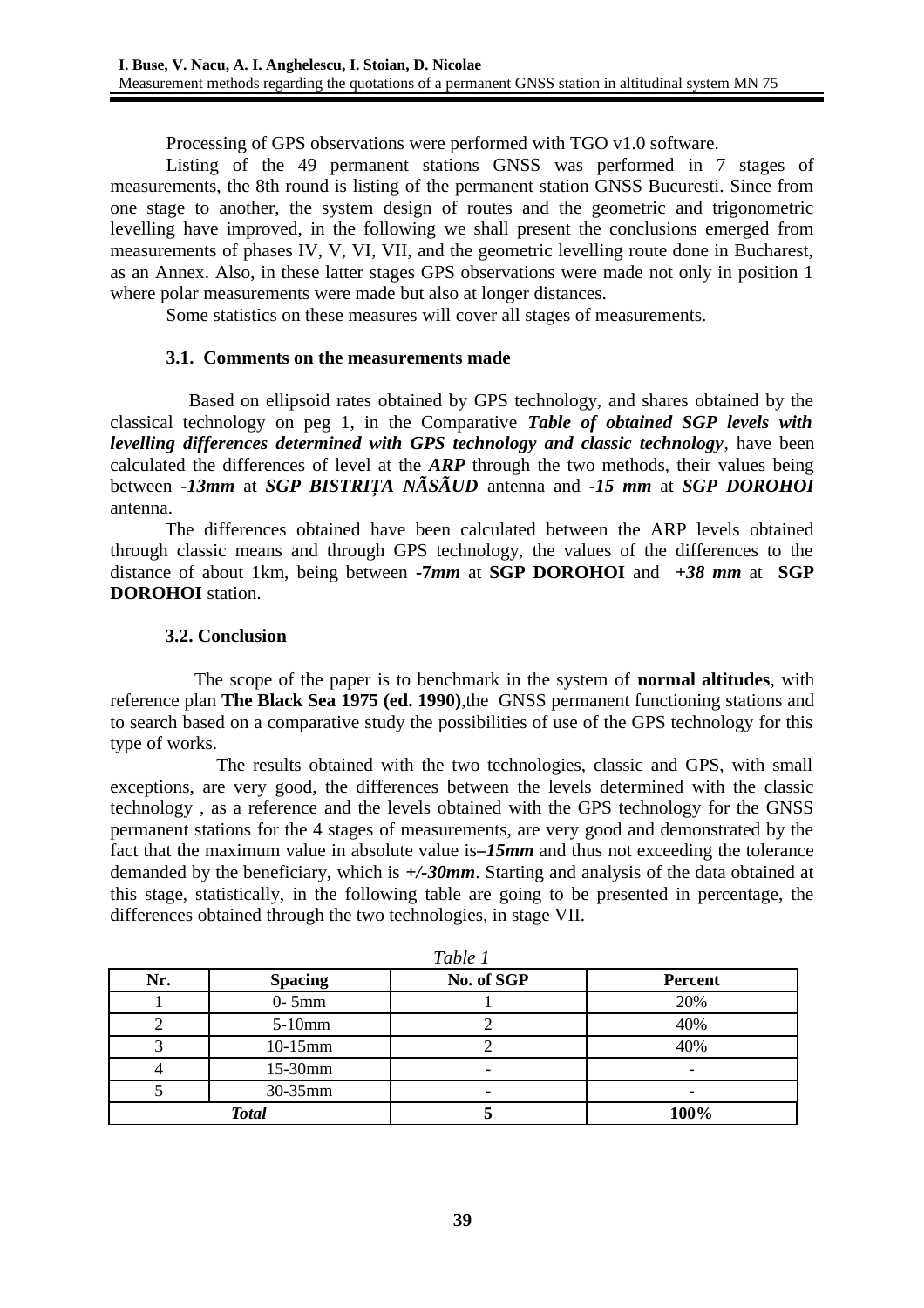As we can see at all the 5 SGPs , that is *100%* of the *SGP* benchmarked through the two technologies during the current stage, the spacing is under *+/-15mm*, the maximum value being at *SGP Dorohoi*.

A statistic of the first seven stages, the spread rates determined from points close , under 200m by the two technologies are presented in the table below:

| Nr.          | <b>Spacing</b> | No. of SGP | <b>Percent</b> |
|--------------|----------------|------------|----------------|
|              | $0 - 5mm$      |            | 48%            |
|              | $5-10$ mm      |            | 16%            |
|              | 10-15mm        |            | 20%            |
|              | 15-30mm        |            | 7%             |
|              | $> 30$ mm      |            | 9%             |
| <b>Total</b> | 44             | 100%       |                |

By analysing the *tab.2*, we can draw the following conclusions:

 - at a rate of 48% of the stations listed, the difference between the SGPs rates sites determined by the two technologies is under *+ /-5mm*, a percentage of *91%* of the stations listed have accuracy below *+ / -30 mm,* the difference of *9%* i.e. 4 out of 44 stations listed up to now, are not falling in the imposed tolerance of *+ / -30 mm* and it is sure that this is due to misconduct cases reported above;

out of these stations one has a difference of 51 mm (ARA1) and is therefore affected by errors, and two have differences that overpass by little the imposed tolerance, namely up to +32 mm.

 These two statistical tables relating to the ARP's shares of the antennas determined by witnesses placed at distances up to 200m from the SGP, and after stage IV we can conclude that at larger distances up to *1km* and even over 1km, listing with GPS technology can be used, leading to good results in terms of compliance with a tolerance to *+ / -30 mm*.

 From the data obtained in *phases IV, V, VI and VII* (29 values, 8 of which at this stage) in the table below is presented statistically the following situation:

| Table 3      |                |                      |                |            |  |  |  |
|--------------|----------------|----------------------|----------------|------------|--|--|--|
| Nr.          | <b>Spacing</b> | No. of<br><b>SGP</b> | <b>Percent</b> | Nr.        |  |  |  |
|              | 00-10mm        | 12                   | 41%            | D<1.4km    |  |  |  |
|              | 10-20mm        | 6                    | 21%            | D<1.2km    |  |  |  |
|              | 20-30mm        | 5                    | 17%            | D<2.1km    |  |  |  |
|              | 30-35mm        | 4                    | 14%            | D < 2.9 km |  |  |  |
|              | 35-40mm        |                      | 7%             | D < 0.4km  |  |  |  |
| <b>Total</b> |                | 29                   | 100%           |            |  |  |  |

It appears that about *79%* of measurements performed, but *100%* of those with the sides up to 2.1 km have been in the assumed tolerance of *+ /-30mm (tab.3).*

 It is to be noted that the 4 SGP sites, respectively BEIUŞ, FÃGET (st.VI) and CIUC and DOROHOI (st.VII) are beyond the correct tolerance up to *+ /-35mm,* that represents 14%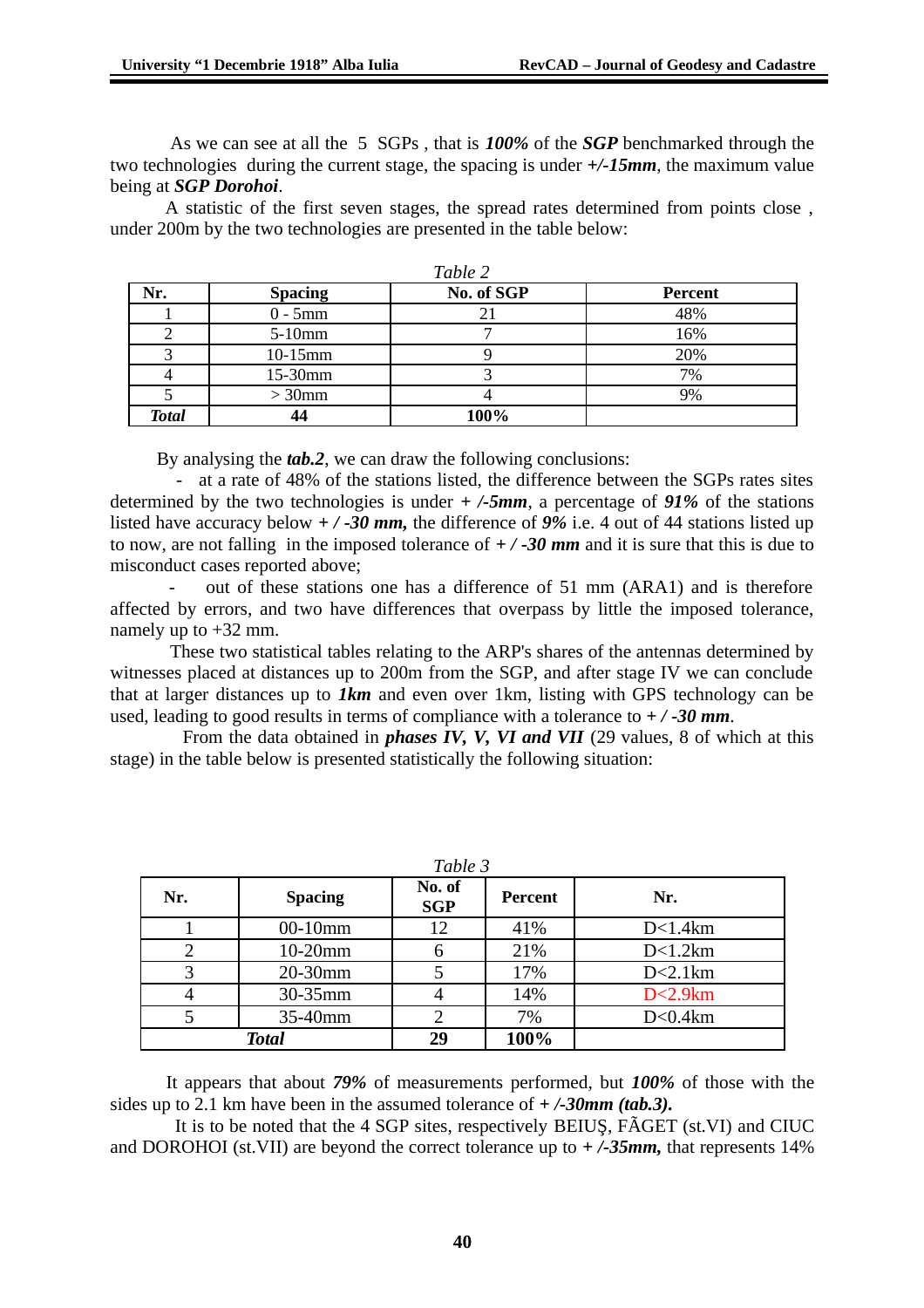of total SGP sites listed so far with the GPS technology, from greater distances than about 500m

 Over passing of the imposed tolerance, if the case of the first two stations, is due to their failure of functioning during the determination of heights to the ARP of their antennas, and the following two, one of the distances from the point of cl. B, *BT04* is *2.9 km*, but it should be noted that tolerance is not exceeded at any of the 4 stations, with more than 2mm.

It should be noted that in these last 4 stages, in which has experienced the listing with GPS technology of the permanent stations, in compliance with tolerance of  $+$  /-30mm, the points listed geometrically located at greater distances of 0.20 km, up to about 2,9 km were used outside the points quoted geometrically and 5 *Class B GPS points of the network* of Romania, executed in 2003, were quoted as geometrical points in the phase of the year 2007, when work triggered to achieve a geometric qvasigeoid, when they were geometrical listed 48 Class B or C points, placed uniformly across the country.

Of these 5 points, *BT04* point has exceeded with only *1mm* the tolerance at *2.94 km* and points *TM04 and NT04* have exceeded the tolerance with *2mm at 2.38 km* the first and the second with *7mm at 0.35 km.*

 The other two points, respectively *BN03* and *HR03,* the first located at *0.28 km of SGP Gheorgheni* exceeds by far the tolerance, with the difference of *0.210 m* and the second situated at *2.38 km from Bistrita SGP* also exceeds the tolerance, with the difference of *0.118 m.*

These 2 points are not the only points which give these large of the differences and allow us to reaffirm that they are not wrong geometrical levels but the ellipsoidal level errors, which have values determined separately from the SGP that are located in the sites with about 5 years before put them into operation.

 We consider that all these points of the class B network, reported at the completion of the class C network in counties during 2007 and 2008 and the specific work of antennae benchmarking at SP GNSS, of the last year, must be the object of a special paper dedicated to the verification and redetermination.

 As in all stages of measurements already done, the quasi-geoids ondulations were calculated from the ellipsoid *GRS80* with the formula:

*HETRS89=HN +ζ*

(1)

In which :

- *H*<sub>ETRS89</sub> the ellipsoid level GRS80, determined through the GPS technology;
- $H_N$  the normal level to the quasi-geoids, determined through precision levelment;
- *ζ* the height of the quasi-geoids to the ellipsoid;

It is noted that after seven stages of measurements, 44 of SP GNSS antennas from the counties (tab.2) were rated by two methods. Listing was made from 73 witness points and GPS stationed, of which *44 points* were evidenced by metal stakes and placed at *max. 0.2 km* of the antennas to be quoted by a *short polar distance levelment* and *29 points* were located at greater distances, on average, *about 1.0 km* and more, with a maximum of up to *2.9 kilometres* from the antenna and consisting of metal stakes as new points, that are located in positions with very good GPS location and quoted by geometric levelling, or Class B terminals from the ETRS89 network, geometrically listed in 2007 or now located in areas close to the GSP sites in each county in question. .

If for short distances, up to *0.20 km,* the conclusions presented are clear, at greater distances, a statistic that can be looked upon in tab.3, gives us the possibility to state that approximately *80%* of measurements fall within the tolerance of *+ / - 30mm* when the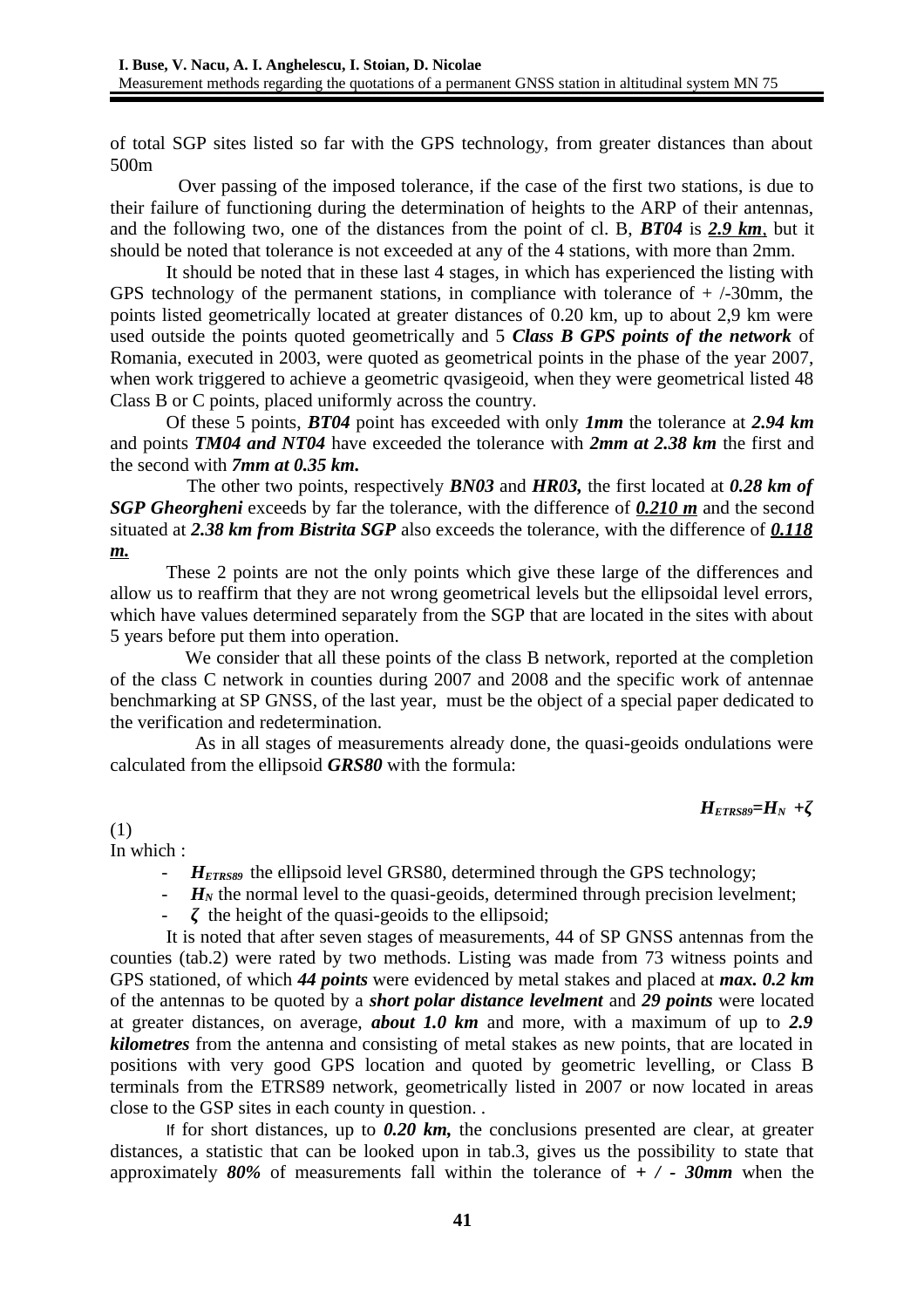distance provided by the GPS listing station from SGP varies between *0.3 km* and *2.1 km*, and differences in values for about *60%* of measurements are very good, that is in *+ / - 20mm*.

 We shall make a comparison and analysis of the rates determined through classical method, with *GPS technology* and with *Transdat v3.03* and do assessments on these results.

We have analyzed each SGP rates and of the witnesses from which the levels have been determined by the three methods, reference being obtained by classical methods of shares geometric and trigonometric levelling and which will be compared and discussed the other two methods

 From the differences of the three methods of levelling, the values are in *– 17mm* at the level of *SGP DORO* obtained through GPS technology at a distance of 0,05km from the steak *DOR1* and *+37mm* at the level *SGP PINT*, obtained from de cl.B, *NT04* point, obtained through GPS technology at a distance of 0,35km.

 The 15 levels differences, besides that from *SGP PINT* obtained from *NT04*, have values under *the tolerance of +/- 30mm,* with the exception of the difference of +36mm from DOR3 and of the difference of +32mm from CIU3, both at relatively long distances.

 The extreme values for the other SGP-s, are between *+0,108m* in steak *BIS4* and *+0,302m* in *SGP PINT*. It is possible that there differences to appear not to the levels determined with the GPS technology but to the calculation mode of *Transdat v3.03* in the domain of level transformation.

 Of the 4 counties that are part of Phase VII, 3 are located in the north central area of the country and include *Bistrita Nasaud, Harghita and Neamt* and one is isolated in the north-east of the country, bordering with the Republic Moldova, namely *Botosani County*.

The medium differences on the three coordinates, are between -*0,129m* and *+0,097m* on X axis, between *– 0,148m* and *+0,196m* on Y axis and between *-0,22m* and *+0,37m* on H level, as it should be normal with the largest difference on the level, the largest values being at *SGP Piatra Neamţ*.

*Bistrita Năsăud County*, the most western of the counties of this stage, has one *SGP at Bistriţa*. The two variants of *Transdat v3.02* and *v3.03* an the *Helmert transformation* have generated values of the plan coordinate differences that are between *-0,8cm* and *+8,9cm* on *X* and between *+7,4cm* and *+5,5cm* on *Y* and values between *+14,0cm* and *+9,0cm*, on the height.

 The number of points with common coordinates on one county is of *12 points* disposed in an uniform way on the surface, and the *Transdat*, in *v3.02* and *v3.03*, has generated differences of *+9,7cm* on *X*, *-1,9cm* on *Y* and *-5,0cm* on *H*.

 Between the levels at *v3.03* of the precise determined level, the difference is of *+12,6cm*, an almost identical value with the one that is the failure of the difference of the two methods of levelling, on the B class terminal *BN03*, that is *+11,8cm.*

We recall that probably to stabilize the value of converted coordinates from one version to another of the application *Transdat*, will occur when in the network one will not introduce new common points.

 We can state that the values obtained with *the Helmert transformation* remain the most precise and consistent values to old or new zone points and their values do not change, even if common points are introduced in the county, in the neighbouring counties or in the network.

 *Harghita County*, situated in the centre of this stage, has *two SGP*, one *at Gheorgheni*, in the north, and one at *Miercurea Ciuc*, in the south.

 The two variants of *Transdat v3.02* and *v3.03* an the *Helmert transformation* have generated values at *SGP Miercurea Ciuc* of the plan coordinate differences that are between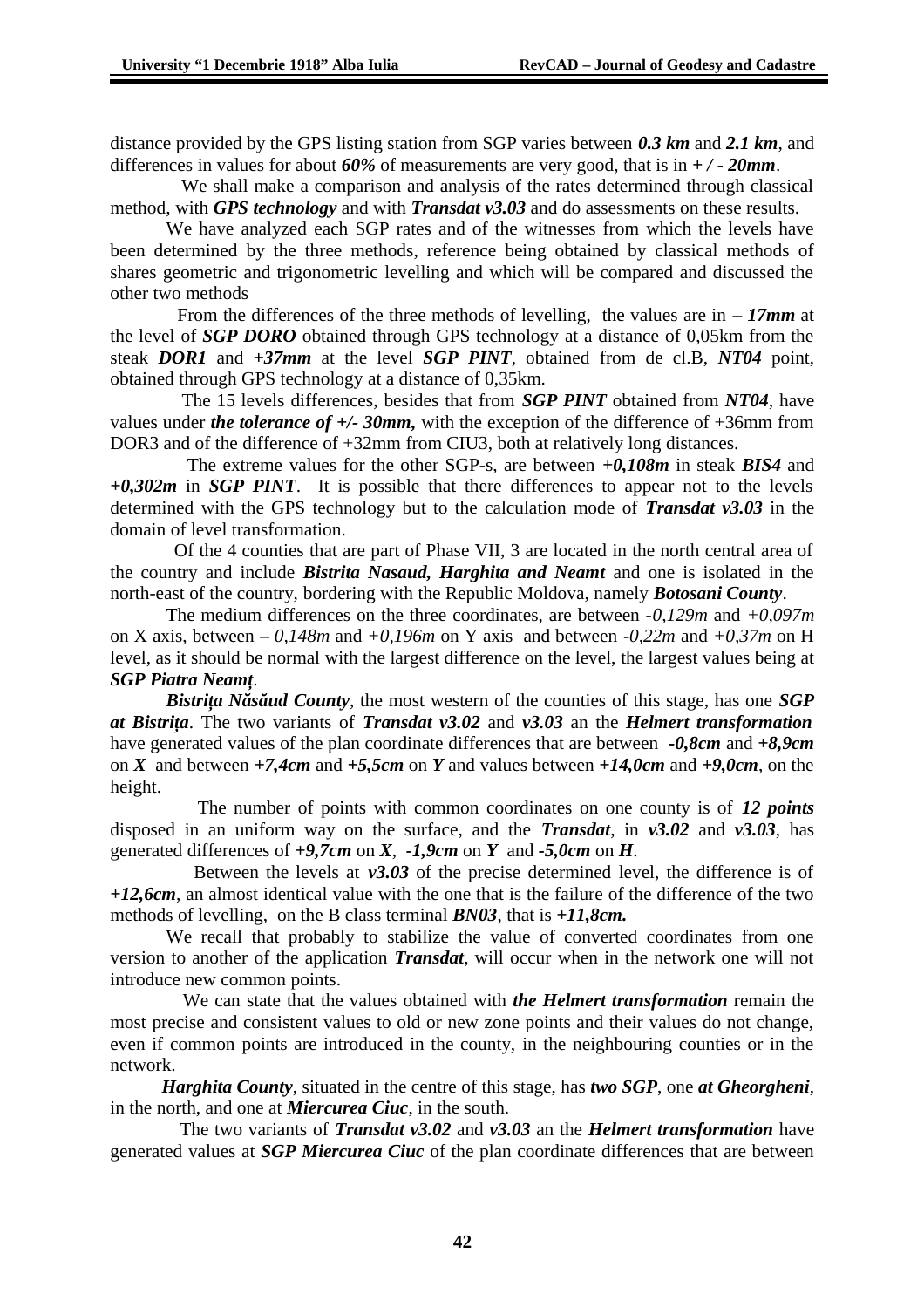*-0,7cm* and *+4,9cm* on *X* and between *-9,6cm* and *+0,5cm* on *Y* and values between *-29,0cm* and *-24,0cm*, on the height.

 Between the levels, at *v3.03* to the precise determined mark, the difference is *+20,0cm*, value almost identical with the wrong one, difference between the two levelling methods, on the class B terminal, *HR04*, that is *+21,0cm* situation already signalled and with its cause somehow defined.*.*

 The number of points with common coordinates at the county level, is about *10 points* almost uniformly disposed on the surface of the county, and *v3.02and v3.03* have generated differences of  $-2,1$ cm on *X*,  $+10,1$ cm on *Y* and  $+4,0$ cm on *H*.

 At *SGP Gheorgheni*, we had no possibility of *Helmert transformation*, and *v3.02* and *v3.03* have generated differences *-2,7cm* on *X*, *-1,7cm* on *Y* and *-17,0cm* on *H* these values being generated by 10 common points disposed at the level of the county*.*

 *Neamţ County*, the most eastern of the counties of this stage, for both versions of *Transdat* has used 11 common points.

 The two versions of *Transdat v3.02* and *v3.03* and the *Helmert transformation* have generated values of plan coordinate differences of *-12,9cm* and *-6,6cm* on *X,* between *+18,7cm* and *+19,6cm* on *Y* and values between *+37,0cm* and *+15,0cm*, on the height.

 Between the levels of the *SP GNSS* antenna, at *v3.03,* of the precise determined level the difference is *+30,0cm*, almost identical value with the wrong difference between the two methods of levelling, on the class B terminal, *NT04*, that is *+24,0cm*, the geometrical level of this terminal being predetermined and now being correct and usable in any work.

 Between *v3.02 and v3.03* of *Transdat* have been generated coordinate differences *+6,3cm* on *X*, *+0,9cm* on *Y* and *-22,0cm* on *H*, the correct value being the one from v3.02.

 *Botoşani County,* is a north-east situated county, and from *Transdat*, *v3.02* at *v3.03*, has beneficiated of the increase of common points from *9 points* to *41 points* as a results of the achievement of the class C network, and of the mounting in 2008 of the *SP GNSS Botoşani*.

Between the two versions of *Transdat v3.02* and *v3.03* and *Helmert transformation,* the differences of coordinates are *-0.2cm* and *+5.8cm* on *X*, between *-14,8cm* and *+2,7cm* on *Y* and *-3,0km* and *+1,0cm*, on level *H*.

 There are differences between the results obtained using the two versions of *Transdat* and their values have similar behaviour to those found in Suceava County, in the earlier stages.

 From the analysis of the mode of change from *Transdat v3.03*, to *v3.02*, we can draw the following conclusions :

 - Introducing of new points with coordinates that are in common, in the grid similar to *Nadcon* grid of U.S., produce regional effects with significant differences between the two versions and have no particular explanation especially for planimetry coordinates, but which may have differences falling within the tolerances that are in the precision of triangulation network of ord.I-IV.

 - The transformed coordinate values in the areas of common ground density of about *1 pct/200 skm*, lead to coordinates with similar values and differences with the *Helmert transformation*, especially in plane coordinates.

 - Any new point introduced in the network with common coordinates, produces system influences and modifies the transformed coordinates with the new version.

 - In these circumstances it is clear that the *Helmert transformation* is very good, because all the rates that are determined by Helmert method, are directly comparable with the rates determined directly.